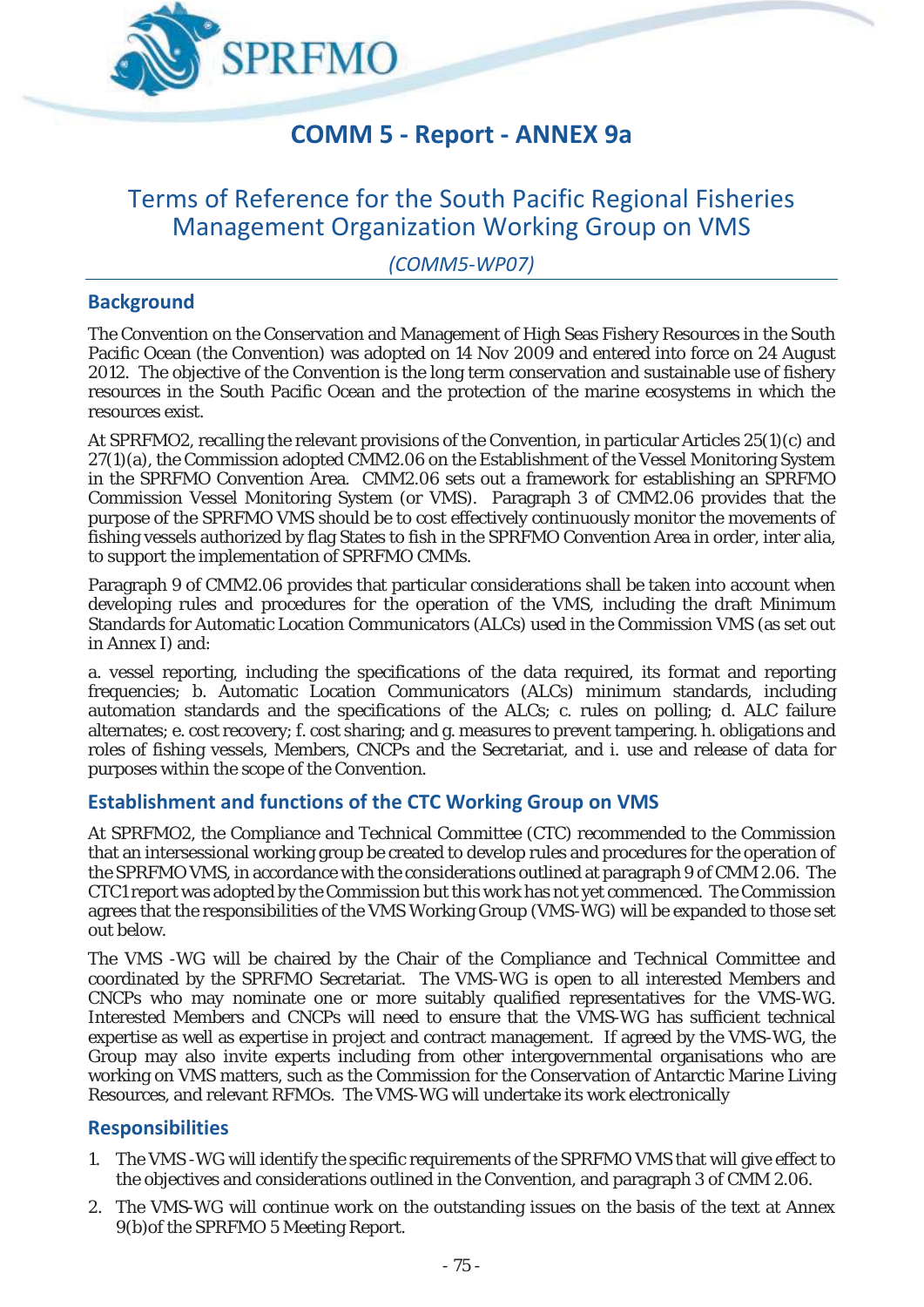- 3. The VMS-WG will develop the rules and procedures for the SPRFMO VMS according to paragraph 9 of CMM2.06. This work is to be undertaken in the intersessional period between SPRFMO-5 and SPRFMO-6.
- 4. The VMS-WG will consider the obligations relating to VMS in CMM 4.02 to ensure their compatibility with CMM 2.06.
- 5. These Terms of Reference will be reviewed at SPRFMO-6 to ensure their ongoing suitability.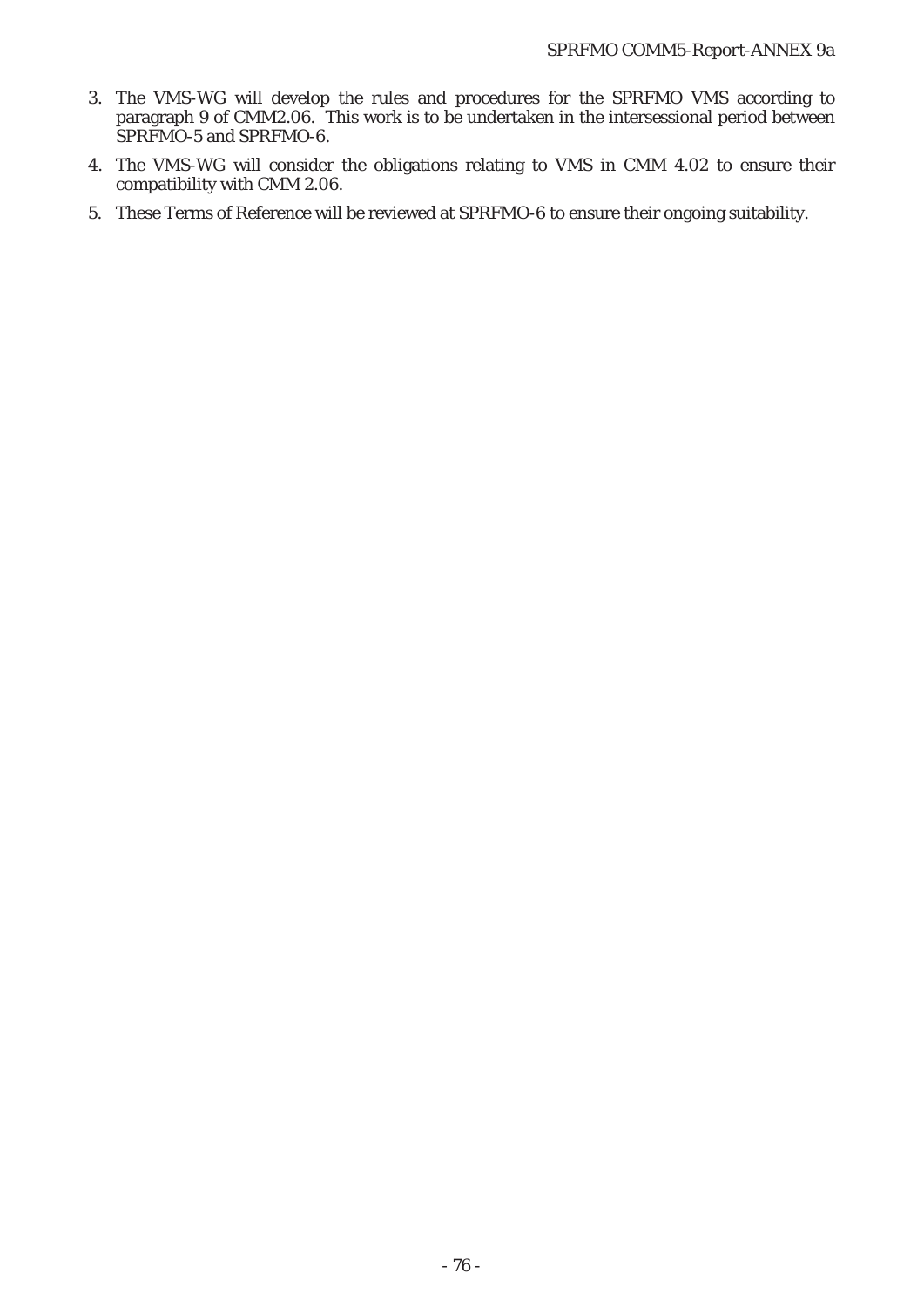

# **COMM 5 - Report - ANNEX 9b**

# CMM 2.06 Conservation and Management Measure for the Establishment of the Vessel Monitoring System in the SPRFMO Convention Area

*(COMM5-Prop03-rev7 [with bracketed text])*

## **The Commission of the South Pacific Regional Fisheries Management Organisation;**

*RECALLING* **t**he relevant provisions of the Convention on the Conservation and Management of High Seas Fishery Resources in the South Pacific Ocean, in particular Articles 25 (1)(c) and 27 (1)(a);

*[REITERATED* the integrity of the provisions of the Article 27, the VMS data may be used to further facilitate the Contracting Parties to implement the Article 27 (1)(b), Article 27 (3) as well as the CMM 3.04]

*NOTING* the importance of the vessel monitoring system as a tool to effectively support the principles and measures for the conservation and management of fisheries resources within the Convention Area;

*MINDFUL* of the rights and obligations of Commission Members and Cooperating Non-Contracting Parties (CNCPs) in promoting the effective implementation of Conservation and Management Measures (CMMs) adopted by the Commission;

*FURTHER MINDFUL* of the key principles upon which the vessel monitoring system is based, including the confidentiality and security of information handled by the system, and its efficiency, cost-effectiveness and flexibility;

*ADOPTS* the following CMM to provide for the implementation of the SPRFMO Vessel Monitoring System:

#### **A COMMISSION VESSEL MONITORING SYSTEM**

The Commission Vessel Monitoring System (Commission VMS) shall be activated on the date agreed in the contract between SPRFMO and its chosen provider.

The Commission VMS shall cover the area as defined in Article 5 of the Convention on the Conservation and Management of High Seas Fishery Resources in the South Pacific Ocean and have a buffer zone of 100 nautical miles outside the Convention Area.

#### **DEFINITIONS**

- 1. For the purposes of interpreting and implementing these procedures, the following definitions shall apply:
	- (a) "Convention" means the Convention on the Conservation and Management of High Seas Fishery Resources in the South Pacific Ocean;
	- (b) "Convention Area" means the Area to which this Convention applies in accordance with Article 5 of the Convention;
	- (c) "Commission" means the Commission of the South Pacific Regional Fisheries Management Organisation established by Article 6 of the Convention;
	- (d) "Automatic Satellite Position Device/Automatic Location Communicator" (ALC) means a near real-time satellite position fixing transceiver;
	- (e) Commission VMS" means the SPRFMO Vessel Monitoring System that is established under this CMM;
	- (f) "Member/CNCP VMS" means the domestic Vessel Monitoring Systems that each Member and CNCP are obliged to develop in accordance with this CMM;
	- (g) "Fisheries Monitoring Centre" (FMC) means the government authority or agency responsible for managing VMS for its flagged fishing vessels.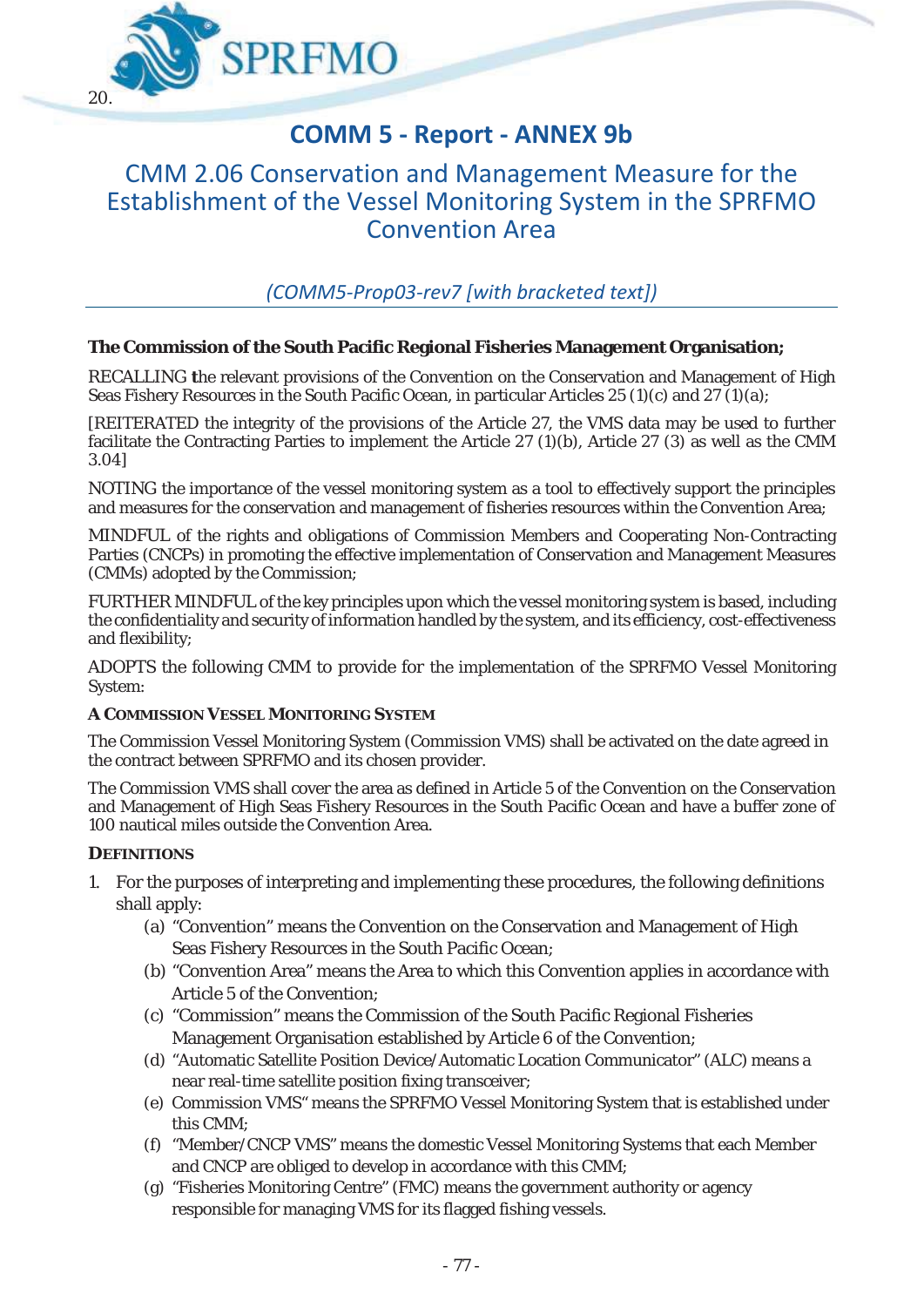## **PURPOSE**

2. The purpose of the Commission VMS is to continuously monitor the movements and activity of fishing vessels that are on the Commission Record of Vessels and are authorised by flag States to fish for fisheries resources in the SPRFMO Convention Area in a cost-effective manner in order to, *inter alia*, support the implementation of SPRFMO CMMs.

## **APPLICABILITY**

- 3. The Commission VMS shall apply to all fishing vessels as defined in Article 1 (1)(h) of the Convention. The system shall operate on a permanent basis or until decided otherwise by the Commission.
- 4. Any Member or CNCP may request, for the Commission's consideration and approval that waters under its national jurisdiction be included within the area covered by the Commission VMS. Necessary expenses incurred in the inclusion of such area into the Commission VMS shall be borne by the Member or CNCP that made the request.

#### **NATURE AND SPECIFICATION OF THE COMMISSION VMS**

- 5. The Commission VMS shall be administered by the SPRFMO Secretariat under the guidance of the Commission.
- 6. Data collected by the Commission VMS shall be securely stored by the Secretariat for at least three years and for a period to be determined by the Commission, and shall be used by the Members and CNCPs to achieve compliance with CMMs. VMS data may also be used by the Scientific Committee for analysis to support specific scientific advice requested by the Commission for sound fisheries management decision-making in the Convention Area.
- 7. Without prejudice to the principle of flag State responsibility, each Member and CNCP shall require vessels flying its flag to report VMS data automatically either:
	- (a) to the Secretariat via their flag State's FMC; or
	- (b) simultaneously to both the Secretariat and its FMC.
- 8. Each Member and CNCP shall notify the Executive Secretary of its chosen means of reporting (option (a) or (b) under paragraph 9) before the Commission VMS is activated.
- 9. The Commission shall develop rules and procedures for the operation of the Commission VMS taking into account the provisions of Annex 1, including, *inter alia:*
	- (a) measures to prevent tampering; and
	- (b) use and release of data for purposes within scope of the Convention.
- 10. Security standards of the SPRFMO Commission VMS data shall be developed by the Commission, consistent with confidentiality provisions of the Data Standards CMM 4.02 (Data Standards; 2017).
- 11. All Member and CNCP fishing vessels required to report to the SPRFMO Commission VMS shall use a functioning ALC that complies with the Commission's minimum standards for ALCs in Annex 1.
- 12. The Commission shall, as soon as practicable, agree on the roles and responsibilities of fishing vessels, Members, CNCPs and the Commission Secretariat for the operation of the Commission VMS.

All Members, CNCPs and the Secretariat shall manage VMS data in accordance with the Security and Confidentiality Requirements in Annex 2.14 bis The Commission shall review the requirements for accessing VMS data for inclusion in this CMM at its annual meeting in 2018.

#### **PROCEDURE IN CASE OF MANUAL REPORTING**

13. In the event of failure of automatic reporting, the procedure outlined in Annex 3 of this measure shall apply.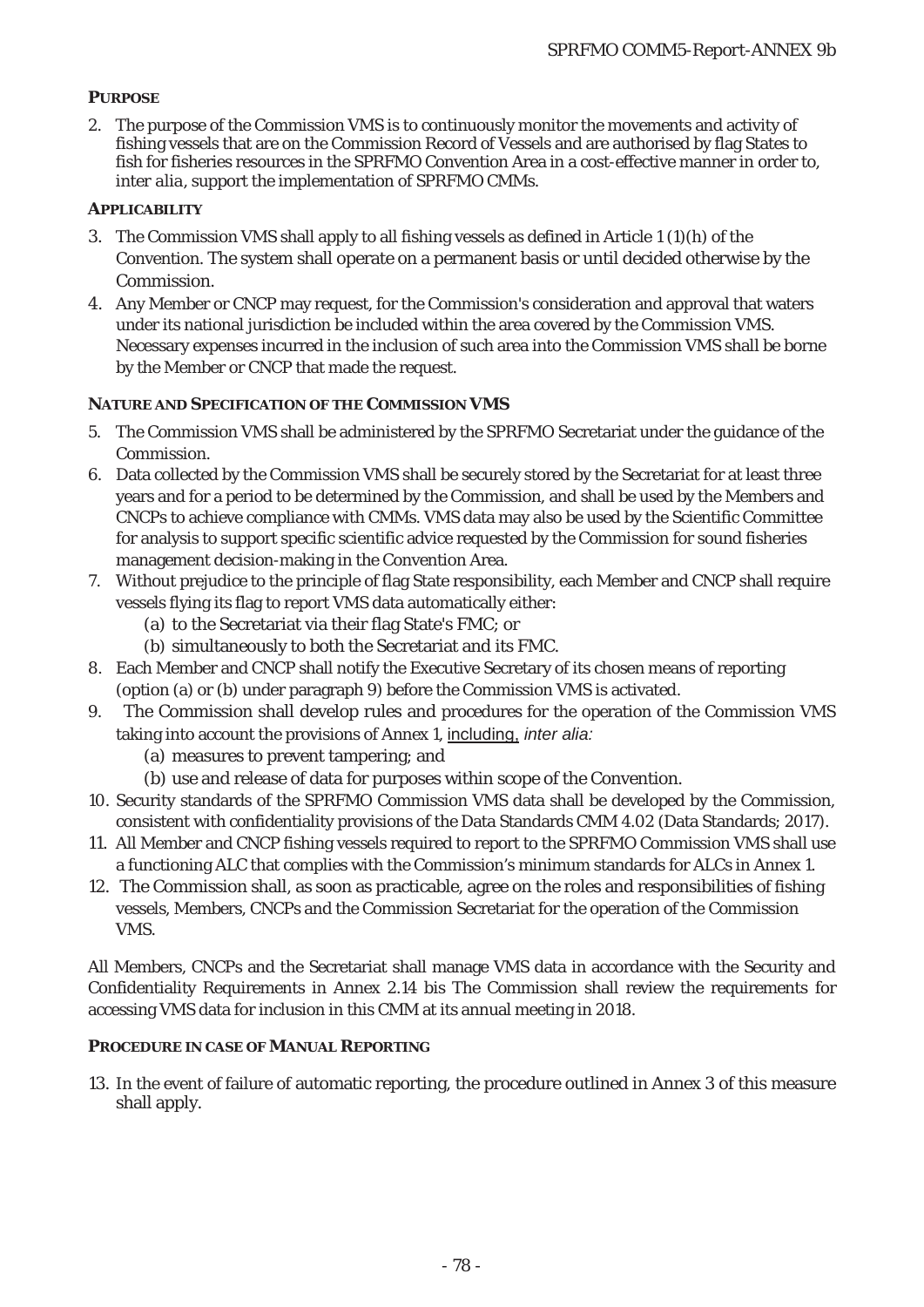### **REVIEW**

- 14. At each annual meeting, the Secretariat shall provide the Commission with a report on the implementation and operation of the Commission VMS.
- 15. The Commission shall conduct a review of the implementation of the Commission VMS at its annual meeting in 2019 and shall consider its efficiency and effectiveness and consider further improvements to the system as required.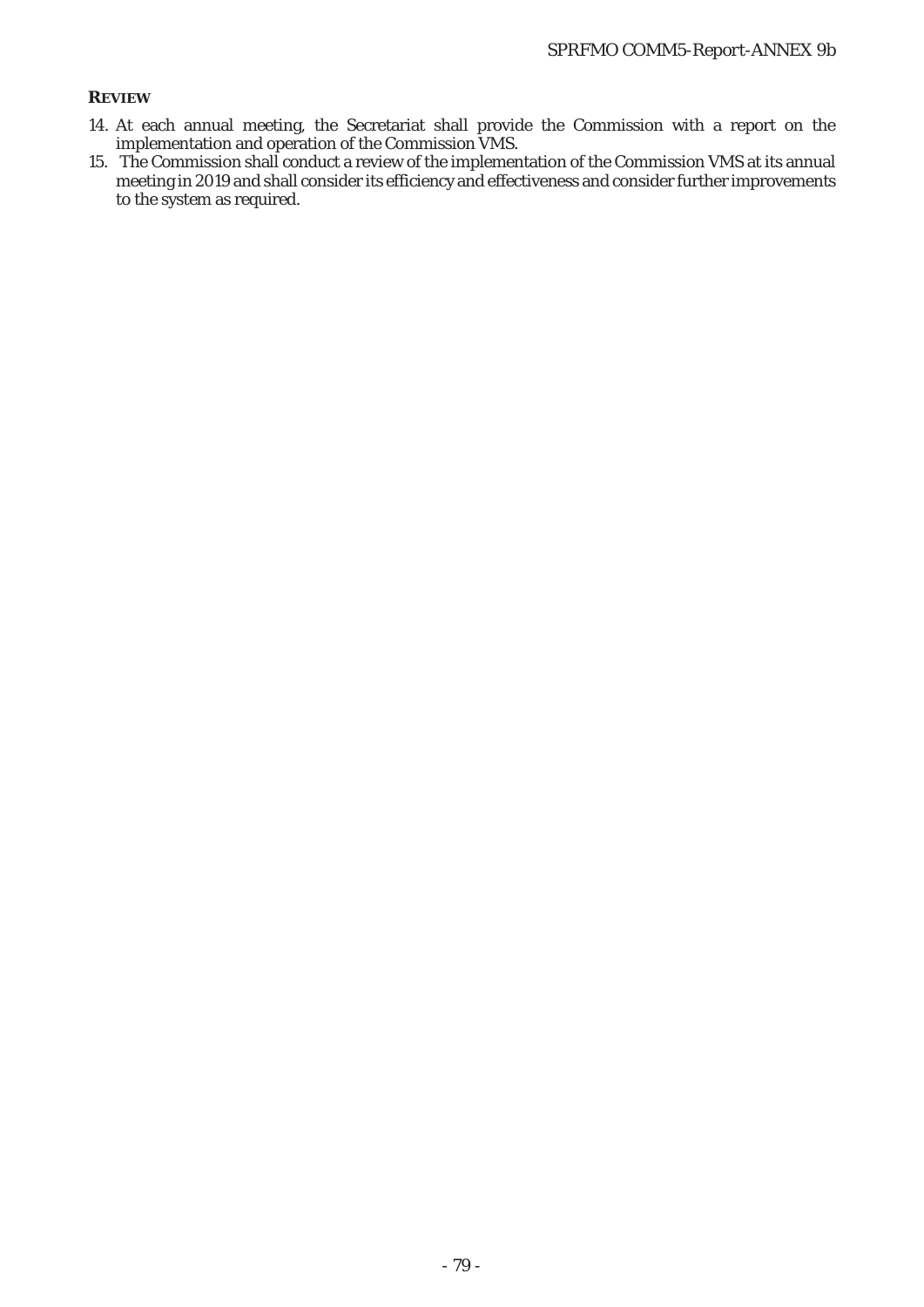#### **Annex 1**

### **Minimum Standards for Automatic Location Communicators (ALCs) used in the Commission Vessel Monitoring System**

- 1. The ALC shall automatically and independently of any intervention on the vessel communicate the following data:
	- (a) ALC static unique identifier;
	- (b) the current geographical position (latitude and longitude) of the vessel;
	- (c) the date and time (expressed in Coordinated Universal Time [UTC]) corresponding to the position of the vessel in paragraph 1 b);
- 2. The data referred to in paragraphs 1 b), c) and d) shall be obtained from a satellite-based positioning system.
- 3. ALCs fitted to fishing vessels must be capable of transmitting data at least every 15 minutes.
- 4. The data referred to in paragraph 1 shall be received by the Commission within an interval determined by the Commission.
- 5. ALCs fitted to fishing vessels must be protected so as to preserve the security and integrity of data referred to in paragraph 1.
- 6. Storage of information within the ALC must be safe, secure and integrated under normal operating conditions.
- 7. The flag State shall ensure that its FMC receives VMS positions at least with the frequency adopted according to this CMM and shall be able to request the VMS information at a higher frequency.
- 8. It shall be prohibited to destroy, damage, render inoperative or otherwise interfere with the ALC unless the competent authorities of the Flag State have authorised its repair or replacement.
- 9. Any features built into the ALC or terminal software to assist with servicing shall not allow unauthorised access to any areas of the ALC that could potentially compromise the operation of the VMS.
- 10. All ALCs shall be installed on vessels in accordance with their manufacturer's specifications and applicable standards.
- 11. Under normal satellite navigation operating conditions, positions derived from the data forwarded must be accurate to within 100 square metres.
- 12. The ALC and/or forwarding service provider must be able to support the ability for data to be sent to multiple independent destinations.
- 13. The satellite navigation decoder and transmitter shall be fully integrated and housed in the same tamper-proof physical enclosure.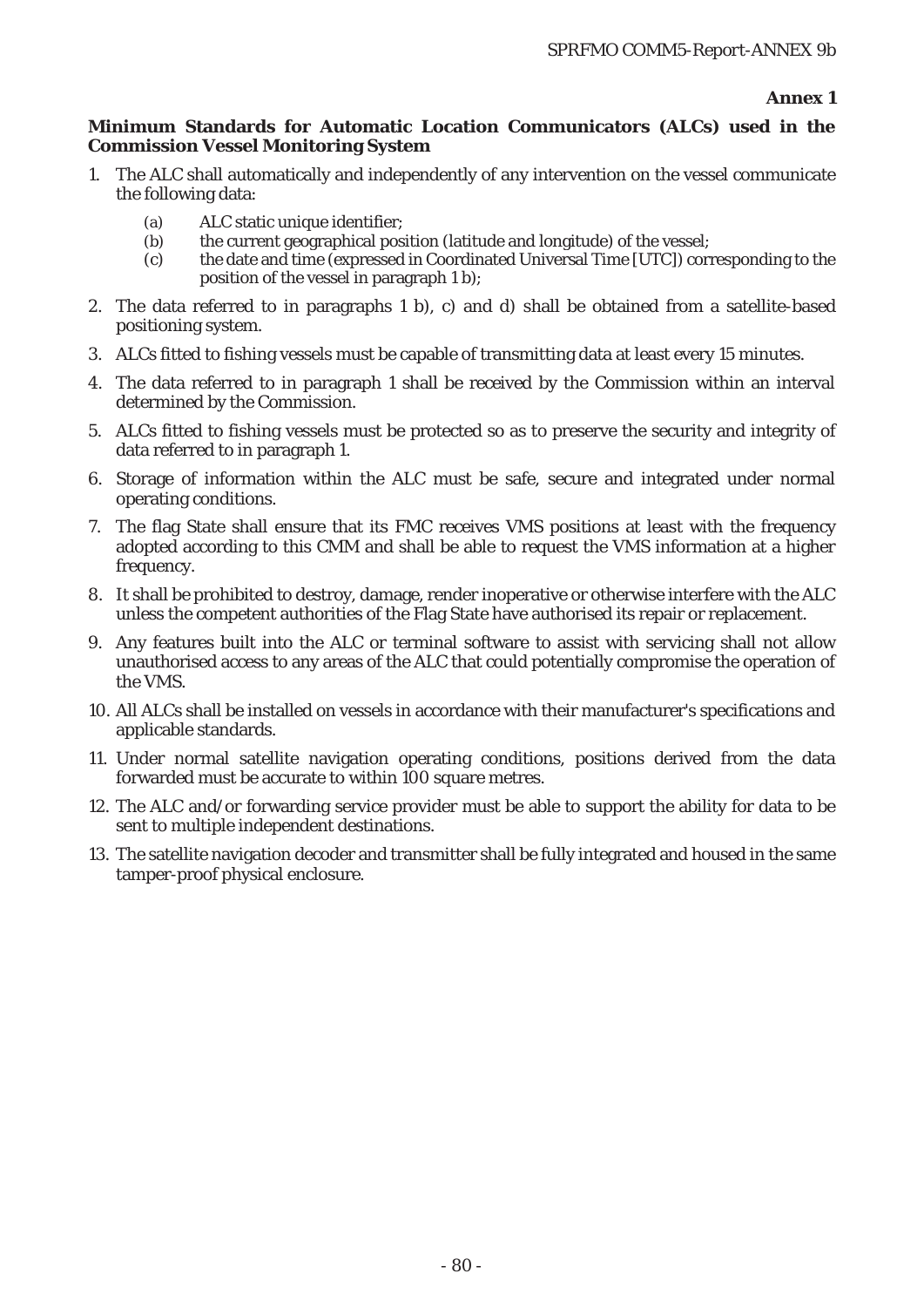### **Annex 2**

## **Security and Confidentiality Requirements**

- 1. The provisions set out below shall apply to all VMS data received pursuant to CMM 2.06.
- 2. VMS data from vessels operating within the SPRFMO Convention Area shall be treated as confidential information.
- 3. All Members, CNCPs and the Secretariat<sup>1</sup> shall ensure the secure treatment of VMS data in their respective electronic data processing facilities, in particular where the processing involves transmission over a network. All Members, CNCPs and the Secretariat shall implement appropriate technical and organisational measures to protect reports and messages against accidental or unlawful destruction or accidental loss, alteration, unauthorised disclosure or access, and against all inappropriate forms of processing.
- 4. The Secretariat shall take all the necessary steps to ensure that the requirements pertaining to the deletion of VMS data handled by the Secretariat are complied with.
- 5. Each Member and CNCP shall designate a Point of Contact for the purposes of any communication regarding the VMS system (VMS Point of Contact). It shall transmit the name of the individual or office holder, email and any other contact information for its Points of Contact to the SPRFMO Executive Secretary no later than 180 days after the conclusion of the annual Commission meeting in 2017. Any subsequent changes to the contact information shall be notified to the SPRFMO Executive Secretary within 21 days after such changes take effect. The SPRFMO Executive Secretary shall promptly notify Members and CNCPs of any such changes.
- 6. The SPRFMO Executive Secretary shall establish and maintain a register of Points of Contact based on the information submitted by the Members and CNCPs. The register and any subsequent changes shall be published promptly on the Members only area of the SPRFMO website.
- 7. The Secretariat shall inform all Members and CNCPs of the measures taken by the Secretariat to comply with these security and confidentiality requirement provisions at the annual meeting following the establishment of the Commission VMS. Such measures shall ensure a level of security appropriate to the risks represented by the processing of VMS data.
- 8. All requests for VMS data must be made to the Secretariat by electronic means. Requests for VMS data must be made by a VMS Point of Contact, or an alternative contact nominated by the VMS Point of Contact. The Secretariat shall only provide VMS data to a requesting Member or CNCP where the VMS data relates to vessels flagged to other Members or CNCPs and all relevant Members and CNCPs have provided written consent through their VMS Point of Contacts for the data to be shared. The Secretariat shall only provide VMS data where it will be downloaded from a secure server by the relevant VMS Point of Contact.
- 9. [Upon request of a Contracting Party, the Secretariat shall only provide VMS data without the permission of the flag State for the purposes of:
	- a. planning for active surveillance operations and/or inspections at sea; or
	- b. active surveillance operations and/or inspections at sea
	- c. to be undertaken by Contracting Parties in the Convention Area on each others' vessels in accordance with Article 27(1)(b), Article 27 (3) and in accordance with CMM 3.04.]
- 10. [For the purpose of implementing paragraph 9:
	- a. each Contracting Party shall only make available such VMS data to their authorised inspectors, and any other government officials for whom it is deemed necessary to access the data;
	- b. VMS data shall be transmitted by the VMS Point of Contact of the Contacting Party to the inspectors and government officials referred to in paragraph 10(a) no more than 48 hours

<u>.</u>

<sup>&</sup>lt;sup>1</sup> And the Commission's VMS vendor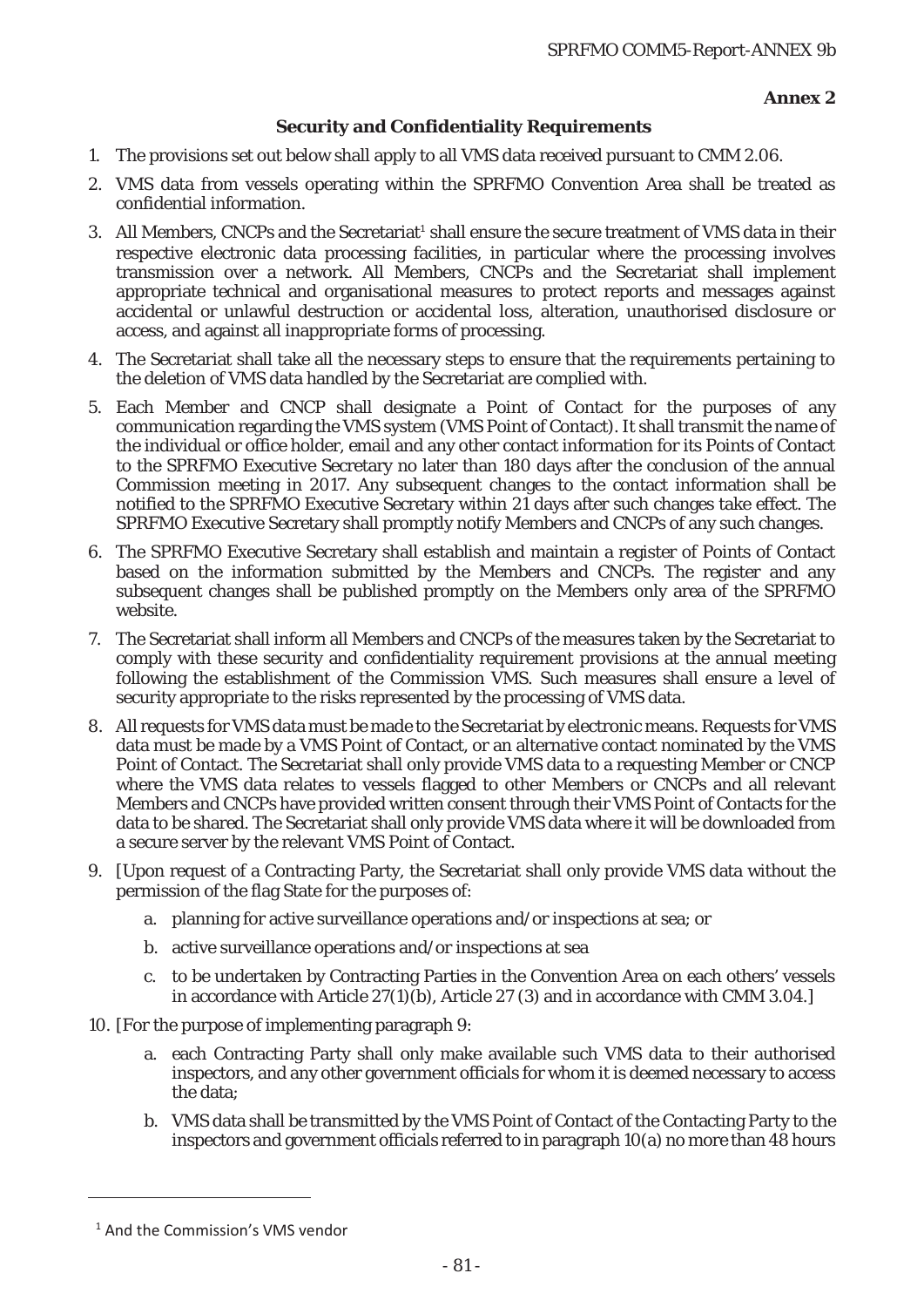prior to the commencement of any active surveillance operations and/or inspection activities.

- c. Contracting Parties shall ensure that such inspectors and government officials keep the data confidential and only use the data for the purposes described in paragraph 9. The Contracting Party that requested the data shall inform the Secretariat if that data was used no later than 15 days after the inspection procedure.
- d. Contracting Parties may retain VMS data provided by the Secretariat for the purposes described in paragraph 9 until 24 hours after the vessels to which the VMS data pertain have departed from the SPRFMO Convention Area.]
- 11. [Contacting Parties requesting VMS data for the purposes of paragraph 9(a) shall provide the geographic area of the planned surveillance and/or inspection activity. In this case, the Secretariat shall provide the most recent available VMS data for the identified geographic area at a specified point in time no more than 48 hours prior to the planned commencement of each surveillance and/or inspection activity. In the event the planned surveillance/inspection activity does not proceed, the data provided shall be destroyed, and confirmation of the data destruction shall be provided in writing to the Secretariat, without delay. Regardless of whether the planned surveillance and/or inspection activity was conducted or not, the Secretariat shall notify the flag State(s) that the VMS data were provided no later than seven working days after the VMS data provision and, if applicable, that they have received confirmation that the data have been destroyed.]
- 12. [For the purposes of paragraph 9(b), the Secretariat shall provide VMS data from the previous ten days, for vessel detected during surveillance, and/or inspection activity, and VMS data for all vessels within 100nm of the surveillance and/or inspection activity location. The Contacting Party/ies conducting the active surveillance and/or inspection activity shall provide the flag State(s) concerned with a report including the name of the vessel or aircraft on active surveillance and/or inspection activity and the full name(s) of the inspectors and their designated authority. This information shall be made available without undue delay after the surveillance and/or inspection activities are complete.]
- 13. [Paragraphs 9 to 12 shall be reviewed by the Commission when the Commission adopts a specific SPRFMO high seas inspection regime.]
- 14. [Upon the request of a Member or CNCP, the Secretariat shall also provide VMS data without the permission of the flag State for the purposes of:
	- a. supporting search and rescue activities undertaken by a competent Maritime Rescue Coordination Centre (MRCC) subject to the terms of an arrangement between the Secretariat and the competent MRCC. The Member or CNCP requesting the information shall ensure that the data will only be used only for the purposes described in this paragraph;
	- b. [maintaining situational awareness of high seas areas adjacent to and not more than 100 nautical miles from their exclusive economic zones (EEZs);] and
	- c. [maintaining situational awareness in waters under a Member or CNCP's national jurisdiction.]
- 15. The Commission VMS shall have the following security features as a minimum:
	- a. The system shall be able to withstand a break-in attempt from unauthorised persons.
	- b. The system shall be capable of limiting the access of authorised persons to a predefined set of data only.
	- c. The system shall be capable of ensuring that VMS data are securely communicated and that all VMS data that enter the system are securely stored for the required time and that they will not be tampered with.
- 16. Security procedures shall be designed addressing access to the system (both hardware and software).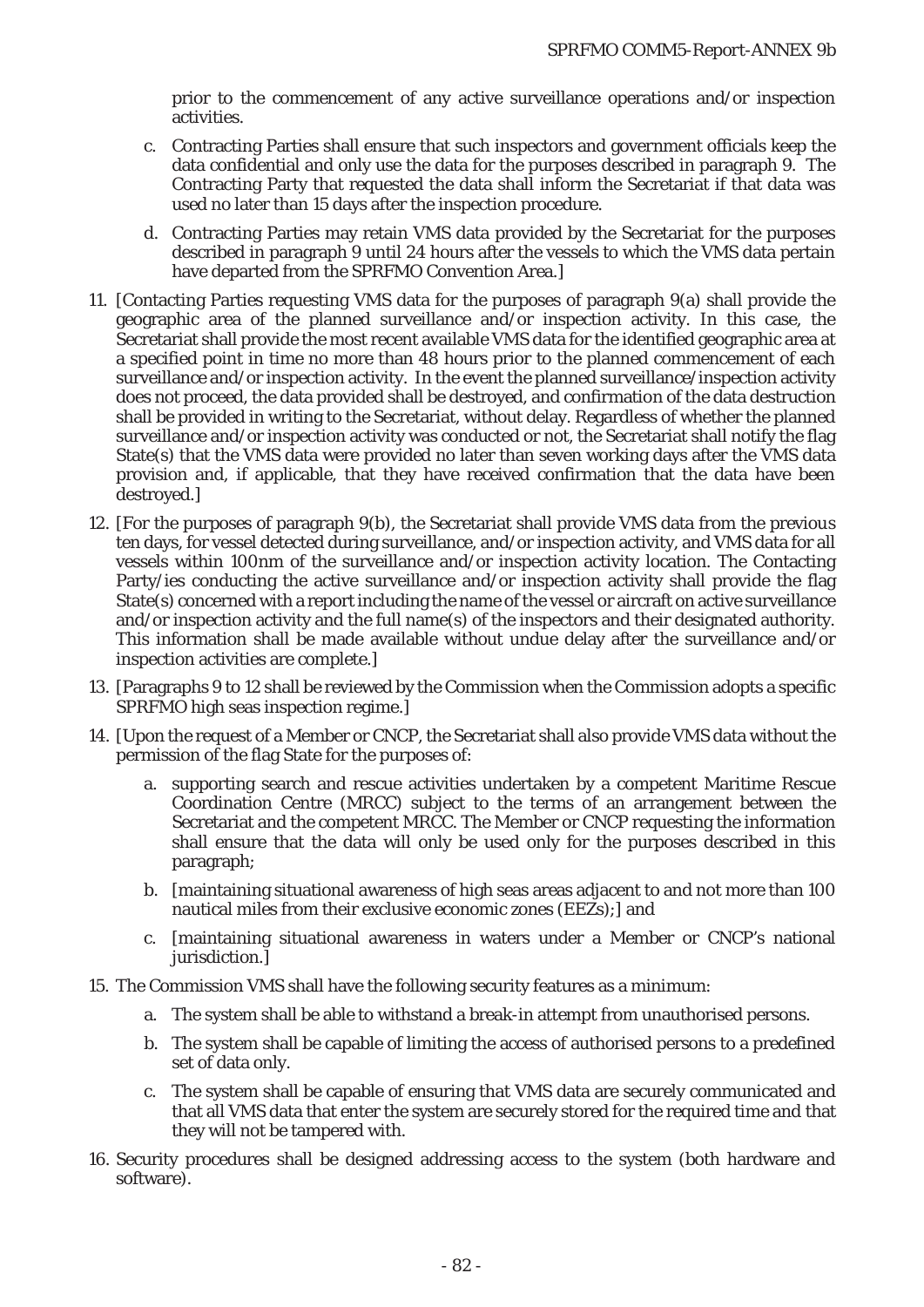- 17. The following features are the mandatory requirements for the Secretariat's staff use of the Commission VMS:
	- a. Each user shall be assigned a unique user identification and associated password. Each time the user logs on to the system he/she has to provide the correct password. Even when successfully logged on, the user only has access to those and only those functions and data that he/she is configured to have access to.
	- b. System security issues/events must be auditable by a third party at any time at the request of the Commission.

The Executive Secretary shall develop a process for authorising users who are not Secretariat staff, to be reviewed by the Commission at its 2018 meeting.

- 18. Submission of VMS data for the purpose of CMM 2.06 shall use cryptographic protocols to ensure secure communications.
- 19. The Secretariat shall nominate a Security System Administrator. The Security System Administrator shall review the log files generated by the software, properly maintain the system security, and restrict access to the system as deemed necessary. The Security System Administrator shall also act as a liaison between the VMS Point of Contact and the Secretariat in order to resolve security matters.